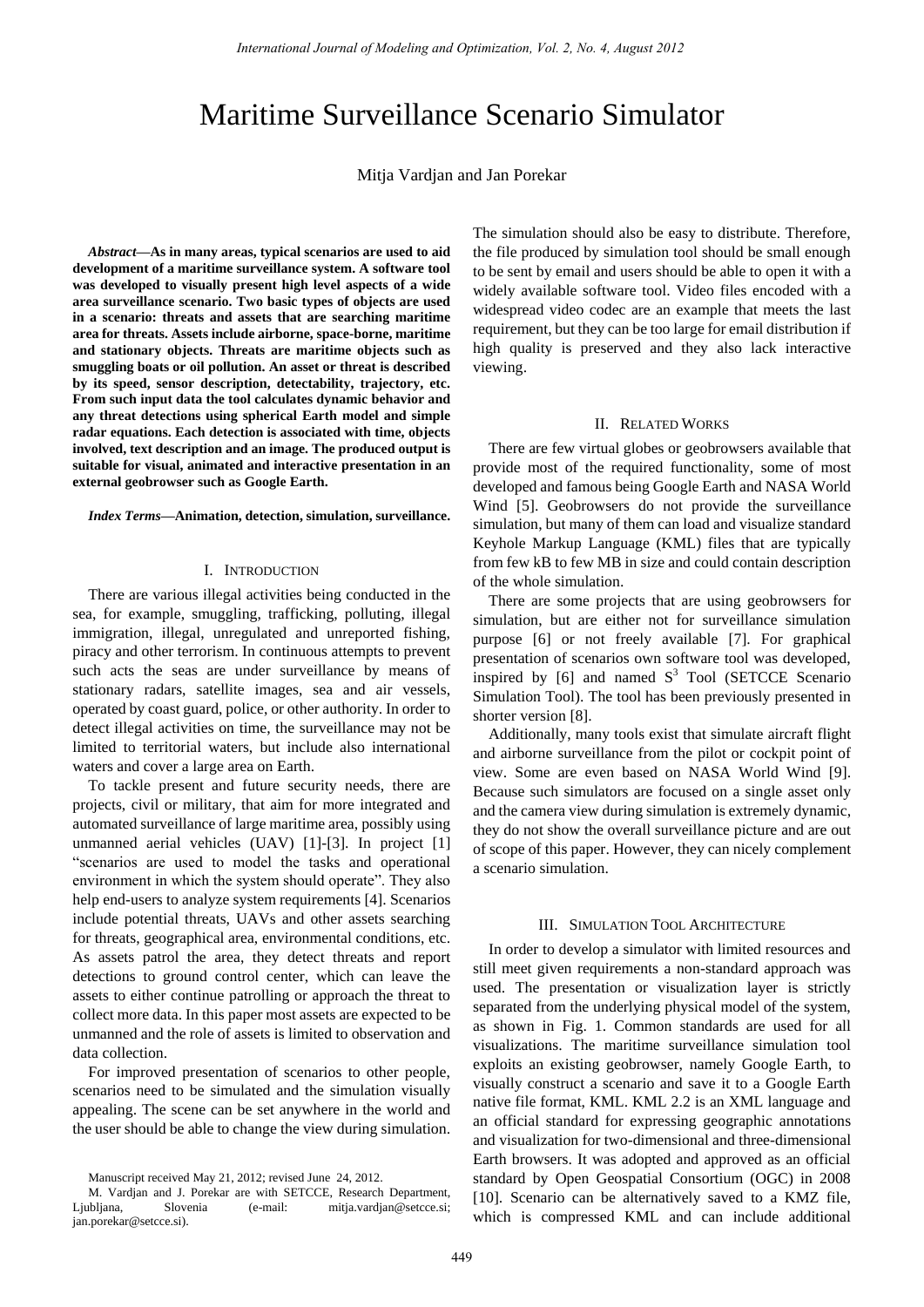resources like images and icons.

Java based  $S<sup>3</sup>$  Tool reads all scenario parameters from the KML or KMZ file, calculates movement of all objects through time and models asset to threat interaction. Detections are calculated during this stage and are modeled in form of scenario events. The simulation generator includes them as additional visual notifications and rewrites the scenario in a format suitable for direct graphical presentation (KMZ file). Resulting KMZ file is of typical size of up to a few MB which can be sent to others via email. User opens the file in a geobrowser that can visualize standard KML code, e.g., Google Earth.



#### IV. SCENARIO CONSTRUCTION

Simulation scenario can be quickly and easily constructed using parametrization and is conducted in a geobrowser. Defining a scenario does not require additional programming. Any object involved in scenario can have time associated.

For this the user can use the geobrowser GUI to set the planned trajectories of assets and threats. Properties of each object in scenario such as speed, sensors, radar cross-section, boat height, etc., are entered as key-value pairs in the description field of object's trajectory.

# V. PHYSICAL MODEL

Objects are classified in two ways: according to their role as assets and potential threats, and according to their physical properties. The latter classification determines the way they are modeled. This, together with sensor specifications and environment model, determines the simulation course and results. Simulation is deterministic.

# *A. Environment*

Earth is modeled as a sphere. Distances along the surface are calculated with Haversine formula (1)(2) for great-circle distances.

$$
h(\theta) = \text{haversin}(\theta) = (1 - \cos(\theta)) / 2 \tag{1}
$$

$$
h(d/R) = h(\phi_1 - \phi_2) + \cos(\phi_1)\cos(\phi_2)h(\Delta\lambda)
$$
 (2)

The underlying physical model does not model weather, sea state, terrain or communication time-lag.

#### *B. Sensor types*

Each asset has at least one sensor attached. The  $S<sup>3</sup>$  Tool defines general sensor requirements in form of Java interface and provides implementations for radar and camera sensor types. Additional types can be added by implementing the required interface.

1) *Radar* 

Equation (3) describes a simple and widely used radar model [11].  $P_t$ ,  $G_t$ ,  $S_{min}$  are radar characteristics.  $A_e$  is effective aperture area which  $S<sup>3</sup>$  Tool also considers as a radar characteristic. Combined with  $(4\pi)^2$  these parameters are described as generalized radar power *Pgeneralized* in (4) providing simple calculation of maximum radar range *Rmax* for a target with radar cross section  $\sigma$ . With radar types like synthetic aperture radar (SAR), *A<sup>e</sup>* may not be constant. While  $S<sup>3</sup>$  Tool does not directly support such radars, it provides ability to change *Pgeneralized* along an asset's path to compensate for changing parameters like *A<sup>e</sup>* . Equation (3) does not take into account effects of multipath and shadowing that depend on environment details. The simple radar model (3)(4) is an obvious simplification and in a real-world situation, path-loss effects should also be considered. For the sake of simulation of high level overview of scenarios the approximation is sufficiently accurate.

$$
R_{max}^{4} = P_t G_t A_e \sigma / ((4\pi)^2 S_{min})
$$
 (3)

$$
R_{max}^4 = P_{generalized} \sigma \tag{4}
$$

Radar range is additionally limited by line of sight, given by target height, asset altitude and spherical Earth model, as shown in Fig. 2. Slant range is given with (5) from partial slants originating from radar altitude (*slant\_a*) and target height *(slant h)*. Partial slants are calculated from (6), which is a derived version of Pythagorean theorem. The classic Pythagorean theorem suffers from significant numerical errors due to extremely small target height *h* and radar altitude *a* compared to Earth radius *R*.

Radar can have a dead angle defined, starting and stopping at any angle relative to movement direction of carrying platform or relative to true North in case of stationary radars. This can model physical obstacles: terrain and buildings in case of stationary radar, or limitations from aircraft and radar construction and placement in case of aircraft radars. Dead angle can be used also to model side looking airborne radar (SLAR), e.g., by setting it from 95 to 85 degrees (Fig. 6).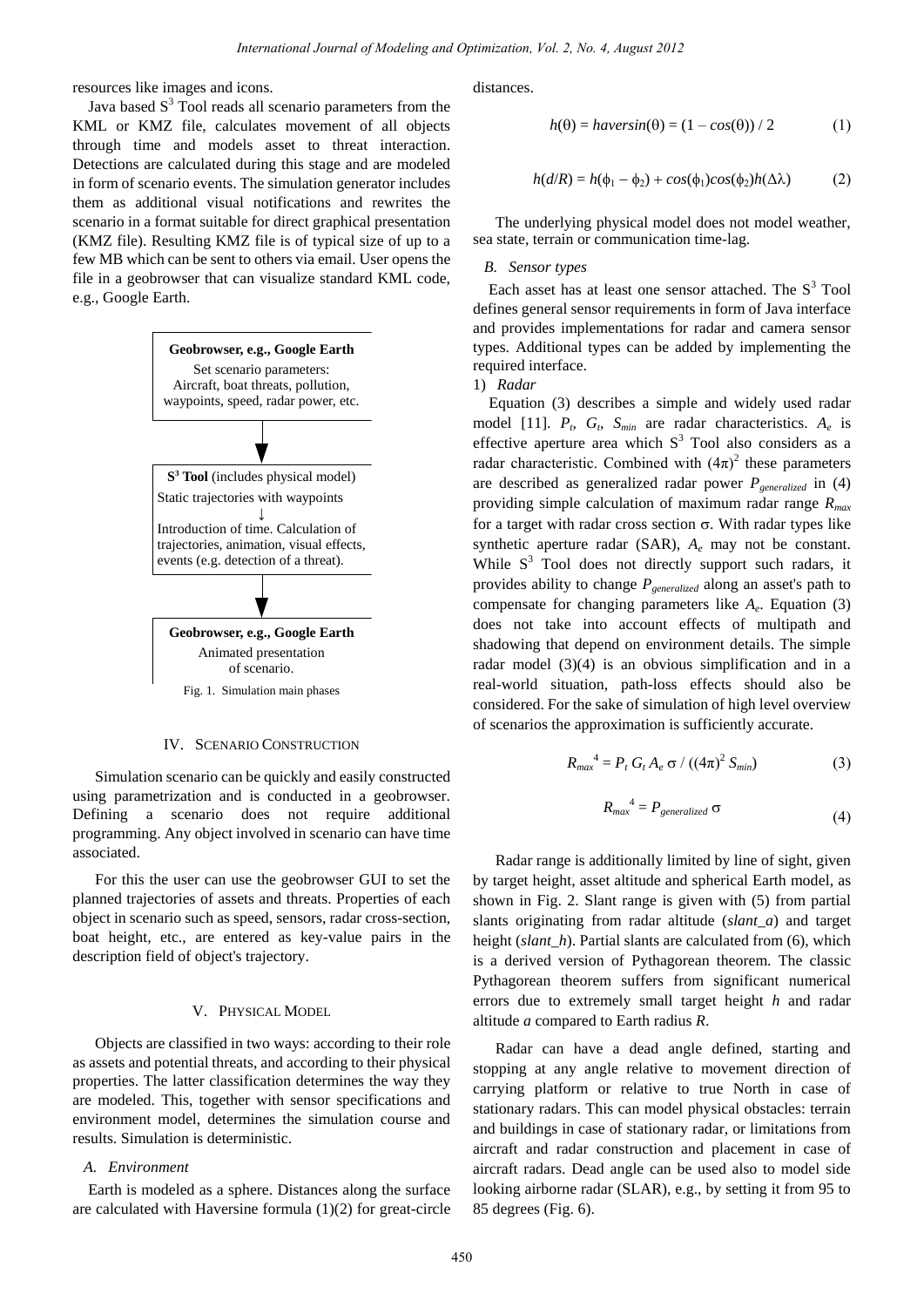

$$
slant range = slant_a + slant_h
$$
 (5)

$$
slant_a^2 = 2 Ra + a^2 \tag{6}
$$

### 2) *Fixed range sensors*

An abstract category of sensors with same range for all threats is supported, but rarely used.

# 3) *Camera*

Camera is modeled by the area it covers and by images that are shown during simulation. It usually makes sense to make the area rectangular, but any shape is allowed. Simulator assumes all threats within the area are detected. The picture quality is presented with images, defined in simulator configuration file.

### *C. Point Objects*

Most objects are modeled as point objects without spatial extension. They are either mobile or stationary. The following implementations are provided:

# 1) *Aircraft and Watercraft*

A UAV, manned aircraft, patrol boat, etc., is described by its route (using waypoints and optionally containing also altitude data), speed and sensor description. Sensor is usually a radar defined by generalized radar power and optional dead angle. Route can be split into several paths and each path can have its own values for speed and radar characteristics. This can be used as a very simple model for changing weather and sea state.

For each object the physics engine calculates the exact trajectories through time. The calculation is based on a discrete time model. At each moment in time all sensor to threat interactions are calculated. Based on the outcome of interaction comparison the detections and events are created in the model.

## 2) *Threats*

Threats are any objects that assets aim to find and observe. These include any boats involved in illegal fishing, smuggling, etc., as well as vessels targeted by search and rescue missions. Point object threats are defined by route, speed, radar cross section (RCS) and height.

# 3) *Stationary radar*

Coast based radar stations are defined by position and generalized radar power. They are distinguished from aircraft and watercraft assets by fixed position and thus inability to change characteristics over time.

# *D. Oil Pollution*

Oil spills are a type of threats, but they are significantly bigger than other objects and are modeled as polygons. With sufficient number of vertices, any 2-dimensional enclosed shape can be modeled.

There are many oil spill models for marine environment, many of them take into account weather, wind, sea currents [12] and are too complicated for this simulator as they would require additional effort from user to enter all environmental parameters to accurately describe the oil spread in scenario definition. A simple model from [13] was used. The model (7) was developed for spreading on placid water. The extent of spread *R* is a function of sample dependent constant *m* and time in seconds *t*. Exponent *n* is independent of spill sample and size and is 0.87 [13]. Constant *m* is entered for each pollution in scenario description.

$$
R(t) = m \cdot t^n \tag{7}
$$

The  $S<sup>3</sup>$  Tool models effects of wind, waves and sea current by additional translational movement of oil spill. An oil spill is expected to move much slower than most other objects in a scenario and travel only short distances during a scenario lifetime. For performance reasons, flat Earth model is used for the translation of oil spill.

Properties and dynamics of an abstract polygonal object are implemented separately. Any similar object type or merely different oil spread model can be added by another implementation of the polygon object.

Oil spill is detected as reduced radar reflection from the sea due to smooth oil surface  $[14]$ . S<sup>3</sup> Tool models oil spill detectability with RCS.

## *E. Satellites*

Satellites are equipped with camera type of sensor. They are defined by area they cover and by speed and direction of movement of that area. When any type of threat comes within the area covered by a satellite, a special kind of event is generated. Another type of event is generated when a threat moves out of area covered by satellite.

# *F. Time*

The time step of simulation can be set to any positive value. Decreasing the value improves smoothness of simulation (Fig. 3) but also increases output file size and time required for calculation and file processing. Extremely large time step on the other hand can result in errors in form of missed detections (Fig. 4). In most cases this is due to inappropriately configured simulation, however, it can also be used as a feature when simulating sensors with low frequency of data acquisition (high time delay between subsequent acquisitions  $\Delta t$ ) and low sensor range, compared to asset speed  $\nu$  (Fig. 4).

If an object has start time associated, it will start moving at that time. Start of simulation is the earliest time of any object or current time if no object has start time set.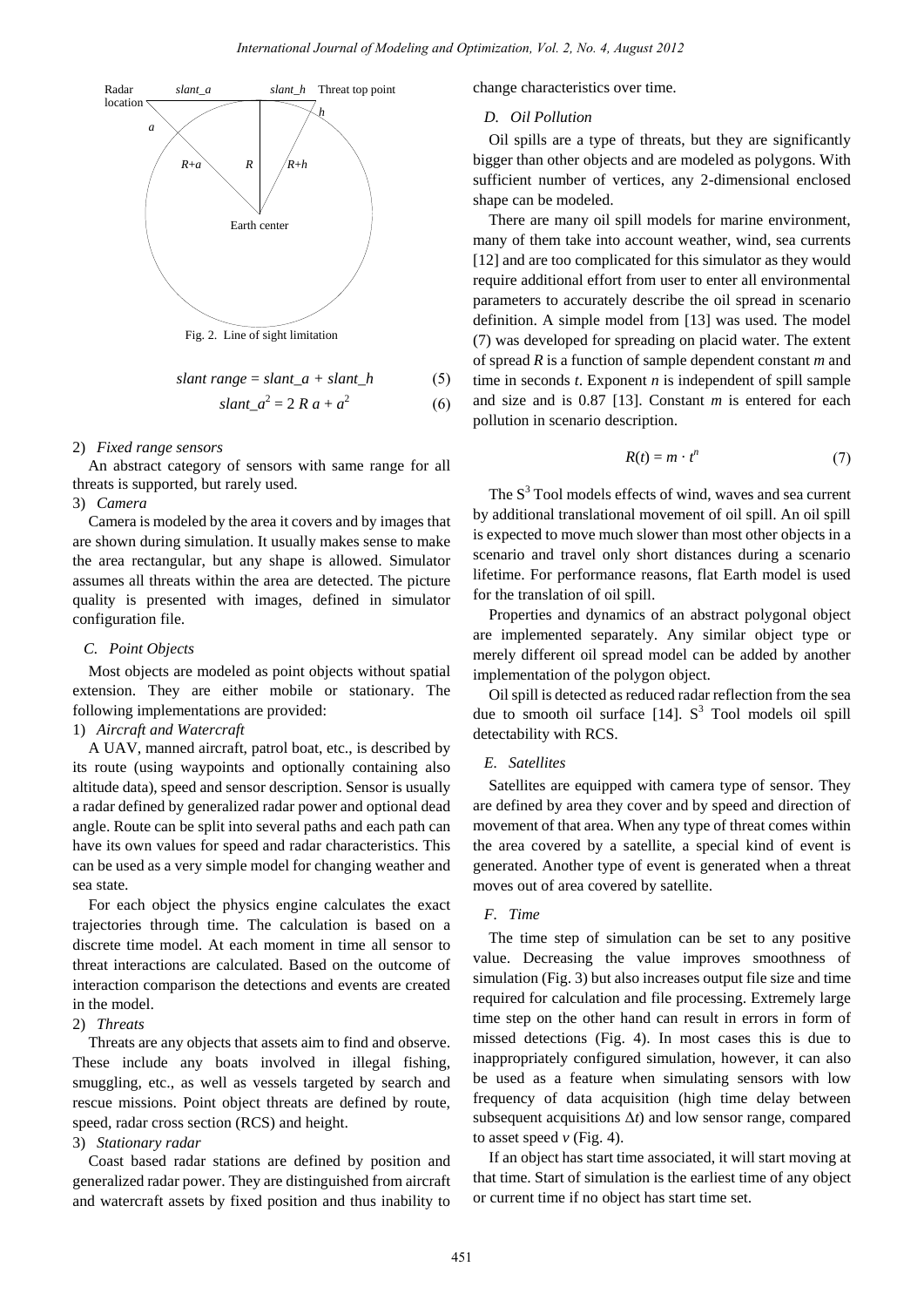



Fig. 4. Simulating low frequency of data acquisition

When an object reaches its final position, the simulator can consider it to either just stop at that location or cease to exist, e.g., boat sinks, UAV lands, etc.

# VI. IMPLEMENTATION

The simulator is implemented as a command line Java tool and can be easily invoked from scripts and with various parameters like the time step. Various options like visualization details and text descriptions are specified in the configuration file. Any icons and images can be specified, including online resources. Images available on the internet do not need to be embedded in the resulting scenario file which further reduces the file size.

#### VII. VISUALIZATION

The visualization is based on KML standard and does not use any Google Earth extensions. Any KML compatible geobrowser should be capable of visualizing the scenario, but it has been found that Google Earth 5.1 performs best. Surprisingly, even newer Google Earth versions (current release is 6.2) do not play the animation as smoothly.

Both terrain overlays and sea overlay maps are provided by the geobrowser. Modeled objects, assets, threats, trajectories, detections, radar ranges at predefined cross-sections (RCS), events, etc. are stored as graphical overlays with additional time and other related information. Because of this they can be animated in the geobrowser. User can choose to play scenario simulation both in real-time and fast forward modes and may control the stage of animation with a slider that denotes the progress of the animation (Fig. 6). The geobrowsers use 3D visualization where camera, view angle and zoom can be interactively controlled by the user.

Any colors, opacity levels, icons, images and text can be easily adjusted. Fig. 6 and Fig. 7 show visualizations in geobrowser using simple comprehensible icons and icons from [15], respectively. All objects and events are listed in the tree view where visibility of any group of objects or events, individual objects or events, or object feature can be toggled. The map shows current situation. Map in Fig. 7 shows a stationary radar, a patrol boat, an UAV, area covered by a satellite (the semi-oblique white rectangle covering most of map), an oil spill and two point object threats (fishing boats), as well as the trajectories, maximum radar ranges for targets with RCS of 5 and 15  $m^2$  and white lines from UAV 3 to all threats currently visible by that UAV. When an asset detects a threat, an event icon is shown on the map in location where the threat was found (the plus icons in Fig. 5 and Fig. 6). If user clicks on this icon, additional information about the event is displayed (Fig. 5 and Fig. 6).

Any other graphical items defined in scenario are transferred into simulation as they are, such as area of interest defined by closed area modeled as closed polygon.



Fig. 5. Visualization of an event. When an event's icon (the plus symbol) is clicked, a balloon with event details is shown.

#### VIII. SCALABILITY

Two distinct processing bottlenecks shall be distinguished: 1) calculating the trajectories and detections, and 2) visualization in geobrowser.

The former is a one-time process which is done in advance when the scenario is built. The processing time increases approximately linearly with number of threats, number of all sensors on all assets and time step reciprocal. One of the reasons the relation is usually not exactly linear is that various sensor types are associated with various calculation complexities. However, for sensors of same type the relation is linear and the physical model used in calculations is scalable.

More problematic is visualization in geobrowser, because it affects performance every time the scenario is loaded and played. One of the issues with KML based animation is that all moving visible items are described with XML syntax repeatedly for each time point. As threats, assets and time points increase in numbers, the XML-based KML file gets bigger in size, more time consuming to parse and requires more memory to store the parsed data. Fortunately, the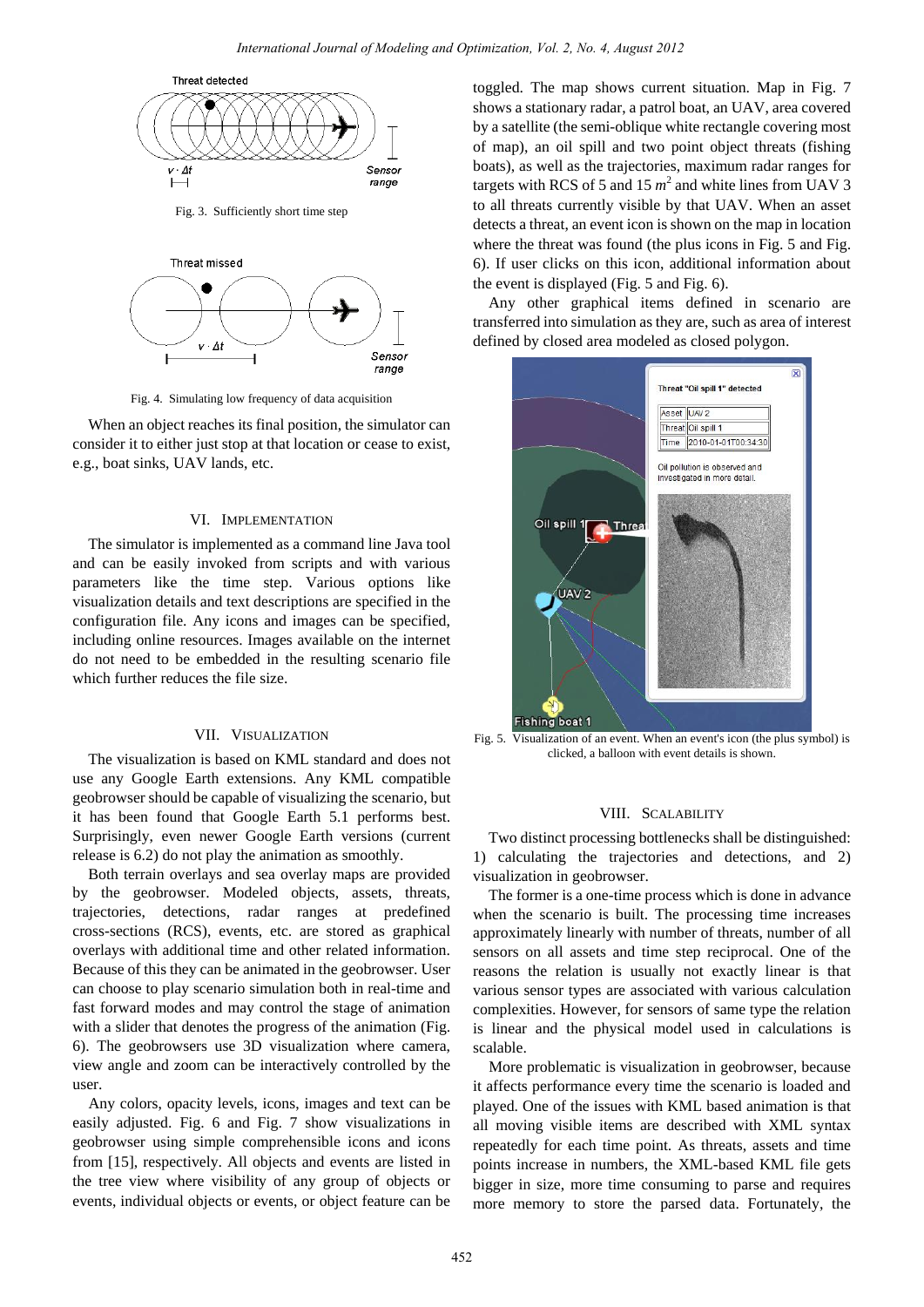relation is again linear, but the processing in geobrowser may still introduce unpleasant delays when opening a scenario file. For example, a few years old Intel Core 2 Duo based computer with Google Earth 5.1 installed takes 3 seconds to open a scenario with 4 mobile assets, 1 fixed asset, 10 threats, 1 oil spill, 1 satellite, 100 generated events of threat detection and threat loss, and provides about 30 seconds of smooth animation. Memory usage increases by 60 MB. Even though the time and memory usage increase only linearly with scenario complexity, the tool is inappropriate for scenarios with hundreds or even thousands of threats.



Fig. 6.  $S<sup>3</sup>$  simulation tool output visualized in Google Earth 5.1. All events, objects and their features are listed in tree view on the left. The tree view is used to toggle appearance of any objects and events in scenario, shown on the map in the middle. On the right, details of an event are shown in a pop-up balloon. Animation (speed, start, pause, etc.) is controlled with toolbar on top center.



Fig. 7. Various object types shown in the field (right) and in tree view pane (left), using icons from [15]. The map shows rectangular area covered by satellite, a patrol boat with its radar range hidden, a stationary radar, a UAV that is detecting oil pollution and one of the two fishing boats.

#### IX. CONCLUSION AND FUTURE WORK

Primary intended audience of simulation of illegal fishing scenario are end-users that are being introduced to  $WiMA<sup>2</sup>S$ or other similar projects. As such neither the simulation nor

 $S<sup>3</sup>$  Tool offers much technical details, but a clear, short, animated, interactive and visually appealing presentation of scenarios. Demonstrating the simulated scenario to external parties helped in improving understanding of complexity of dynamic tasking and automated sensor scheduling